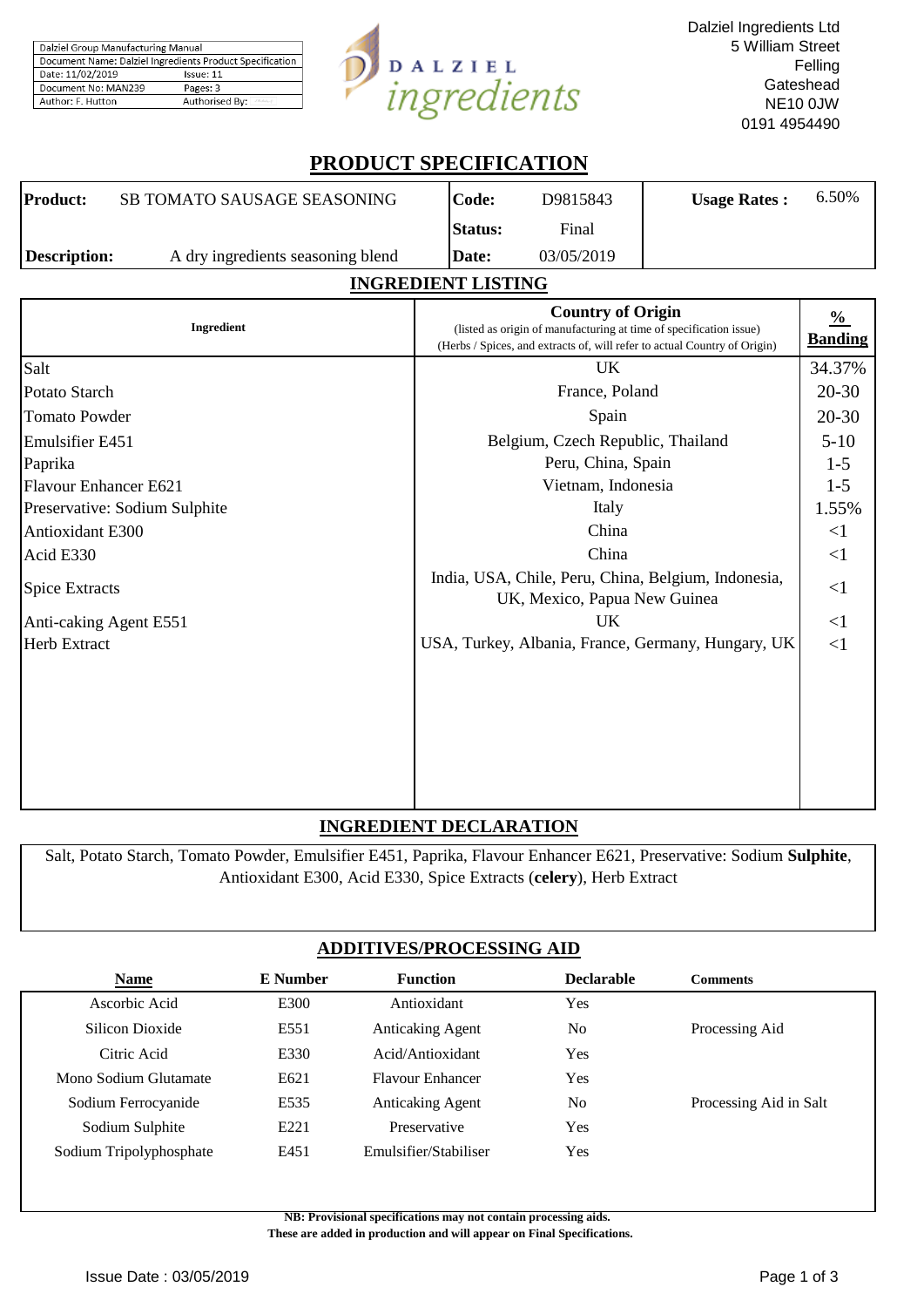| Dalziel Group Manufacturing Manual                       |                |  |  |  |
|----------------------------------------------------------|----------------|--|--|--|
| Document Name: Dalziel Ingredients Product Specification |                |  |  |  |
| Date: 11/02/2019                                         | Issue: 11      |  |  |  |
| Document No: MAN239                                      | Pages: 3       |  |  |  |
| Author: F. Hutton                                        | Authorised By: |  |  |  |



Dalziel Ingredients Ltd 5 William Street Felling **Gateshead** NE10 0JW 0191 4954490

## **ALLERGEN INFORMATION D9815843**

| Allergen                                           |            | <b>Present</b>    | <b>Comments:</b>                                                     |  |  |
|----------------------------------------------------|------------|-------------------|----------------------------------------------------------------------|--|--|
|                                                    | on Site    | <b>In Product</b> | Allergen Source indicated in Bold on previous page, Ingredients list |  |  |
| Cereals containing<br><b>Gluten</b>                | <b>YES</b> | NO                |                                                                      |  |  |
| <b>Crustaceans</b><br>and products thereof         | NO         | NO                |                                                                      |  |  |
| Egg<br>and products thereof                        | <b>YES</b> | NO                |                                                                      |  |  |
| Fish<br>and products thereof                       | <b>YES</b> | N <sub>O</sub>    |                                                                      |  |  |
| <b>Soybeans</b><br>and products thereof            | <b>YES</b> | NO                |                                                                      |  |  |
| <b>Milk</b><br>and products thereof                | <b>YES</b> | NO                |                                                                      |  |  |
| <b>Celery</b><br>and products thereof              | <b>YES</b> | <b>YES</b>        | Spice Extract (celery)                                               |  |  |
| <b>Mustard</b><br>and products thereof             | <b>YES</b> | NO                |                                                                      |  |  |
| <b>Peanuts</b><br>and products thereof             | NO         | NO                |                                                                      |  |  |
| Nuts *(other than peanuts)<br>and products thereof | NO         | NO                |                                                                      |  |  |
| Lupin<br>and products thereof                      | NO         | NO                |                                                                      |  |  |
| <b>Sesame Seeds</b><br>and products thereof        | NO         | NO                |                                                                      |  |  |
| <b>Molluscs</b><br>and products thereof            | NO         | NO                |                                                                      |  |  |
| <b>Sulphur Dioxide</b><br>Sulphites >10ppm         | <b>YES</b> | <b>YES</b>        | Preservative Sodium Sulphite                                         |  |  |

Dalziel take reasonable and practical precautions to reduce the risk of contamination of the products we manufacture. Due to the nature and complexity of ingredient blending the risk of contamination from carry over residue or airborne cross contamination cannot be totally eliminated**.**  Furthermore although we prohibit the processing of nuts on site we cannot guarantee that contamination has not occurred at other stages in the processing of ingredients, i.e. during farming, harvesting, transportation etc. To a greater or lesser extent the same issue may apply to other allergens. A copy of our allergen policy and risk assessment is available on request.

**The absence of an allergen from the above recipe should not be taken as an implication that our product can be guaranteed free from that allergen.**

| <b>SUITABILITY</b> |                |               |       |            |                                                               |  |  |
|--------------------|----------------|---------------|-------|------------|---------------------------------------------------------------|--|--|
| Vegetarian         | <b>YES</b>     | Not Certified | Vegan | <b>YES</b> | Not Certified                                                 |  |  |
| Organic            | N <sub>O</sub> |               |       |            | Gluten Free   YES  <20ppm of gluten by recipe (not certified) |  |  |